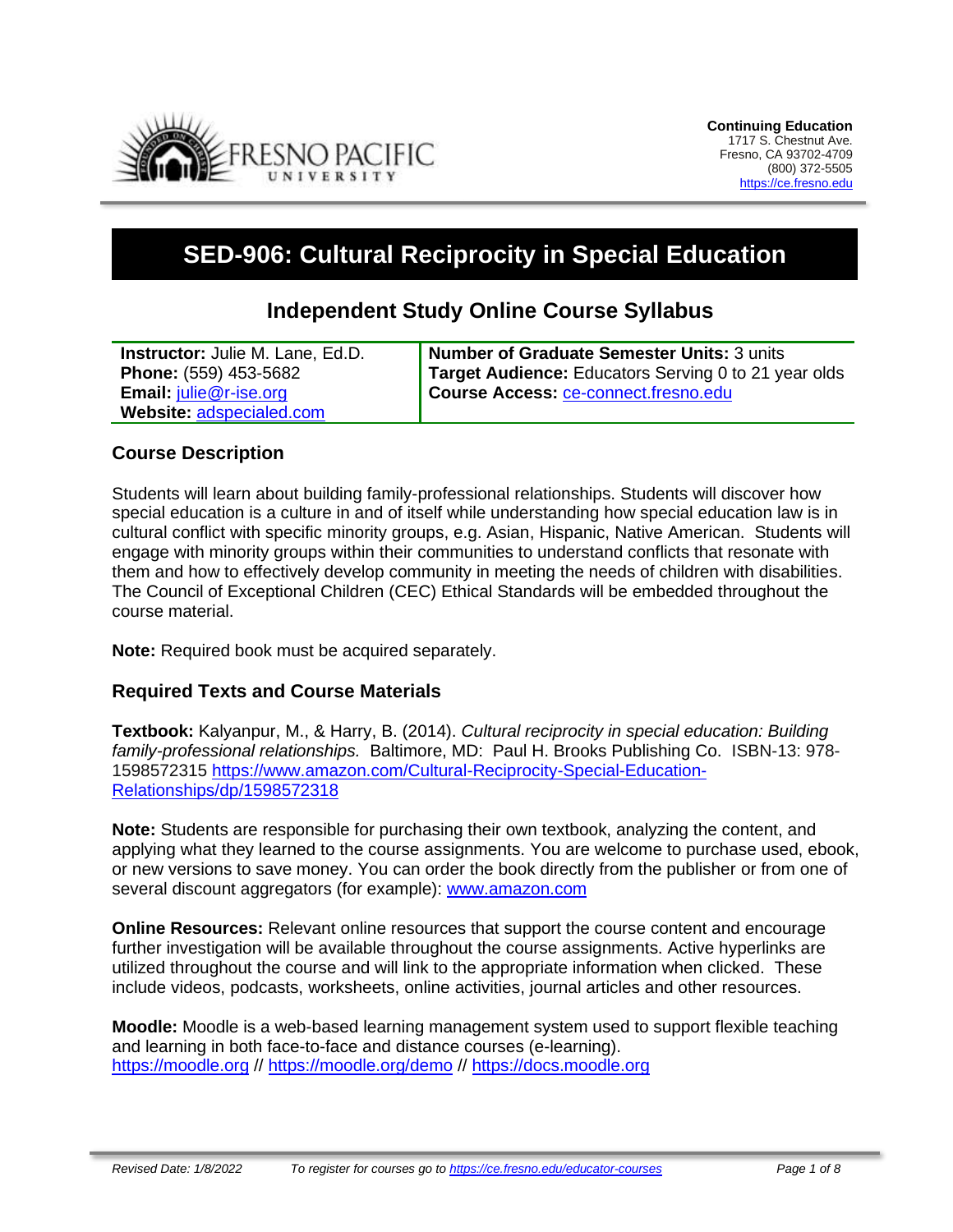# **Course Dates**

Self-paced; students may enroll at any time and take up to one year, from the date of registration, to complete assignments. Students may complete assignments in no less than three weeks for a 3 unit course (one week per unit).

## **National Standards Addressed in This Course**

#### **Ethical Principles and Professional Practice Standards for Special Educators** <https://www.cec.sped.org/>

Professional special educators are guided by the CEC professional ethical principles, practice standards, and professional policies in ways that respect the diverse characteristics and needs of individuals with exceptionalities and their families. They are committed to upholding and advancing the following principles:

- 1. Maintaining challenging expectations for individuals with exceptionalities to develop the highest possible learning outcomes and quality of life potential in ways that respect their dignity, culture, language, and background.
- 2. Maintaining a high level of professional competence and integrity and exercising professional judgment to benefit individuals with exceptionalities and their families.
- 3. Promoting meaningful and inclusive participation of individuals with exceptionalities in their schools and communities.
- 4. Practicing collegially with others who are providing services to individuals with exceptionalities.
- 5. Developing relationships with families based on mutual respect and actively involving families and individuals with exceptionalities in educational decision making.
- 6. Using evidence, instructional data, research, and professional knowledge to inform practice.
- 7. Protecting and supporting the physical and psychological safety of individuals with exceptionalities.
- 8. Neither engaging in nor tolerating any practice that harms individuals with exceptionalities.
- 9. Practicing within the professional ethics, standards, and policies of CEC; upholding laws, regulations, and policies that influence professional practice; and advocating improvements in the laws, regulations, and policies.
- 10. Advocating for professional conditions and resources that will improve learning outcomes of individuals with exceptionalities.
- 11. Engaging in the improvement of the profession through active participation in professional organizations.
- 12. Participating in the growth and dissemination of professional knowledge and skills.

### **Continuing Education Student Learning Outcomes (CE-SLO)**

| CE-SLO 1            | Demonstrate proficient written communication by articulating a clear focus,<br>synthesizing arguments, and utilizing standard formats in order to inform and<br>persuade others, and present information applicable to targeted use. |
|---------------------|--------------------------------------------------------------------------------------------------------------------------------------------------------------------------------------------------------------------------------------|
| CE-SLO <sub>2</sub> | Demonstrate comprehension of content-specific knowledge and the ability to<br>apply it in theoretical, personal, professional, or societal contexts.                                                                                 |
| CE-SLO <sub>3</sub> | Reflect on their personal and professional growth and provide evidence of how<br>such reflection is utilized to manage personal and professional improvement.                                                                        |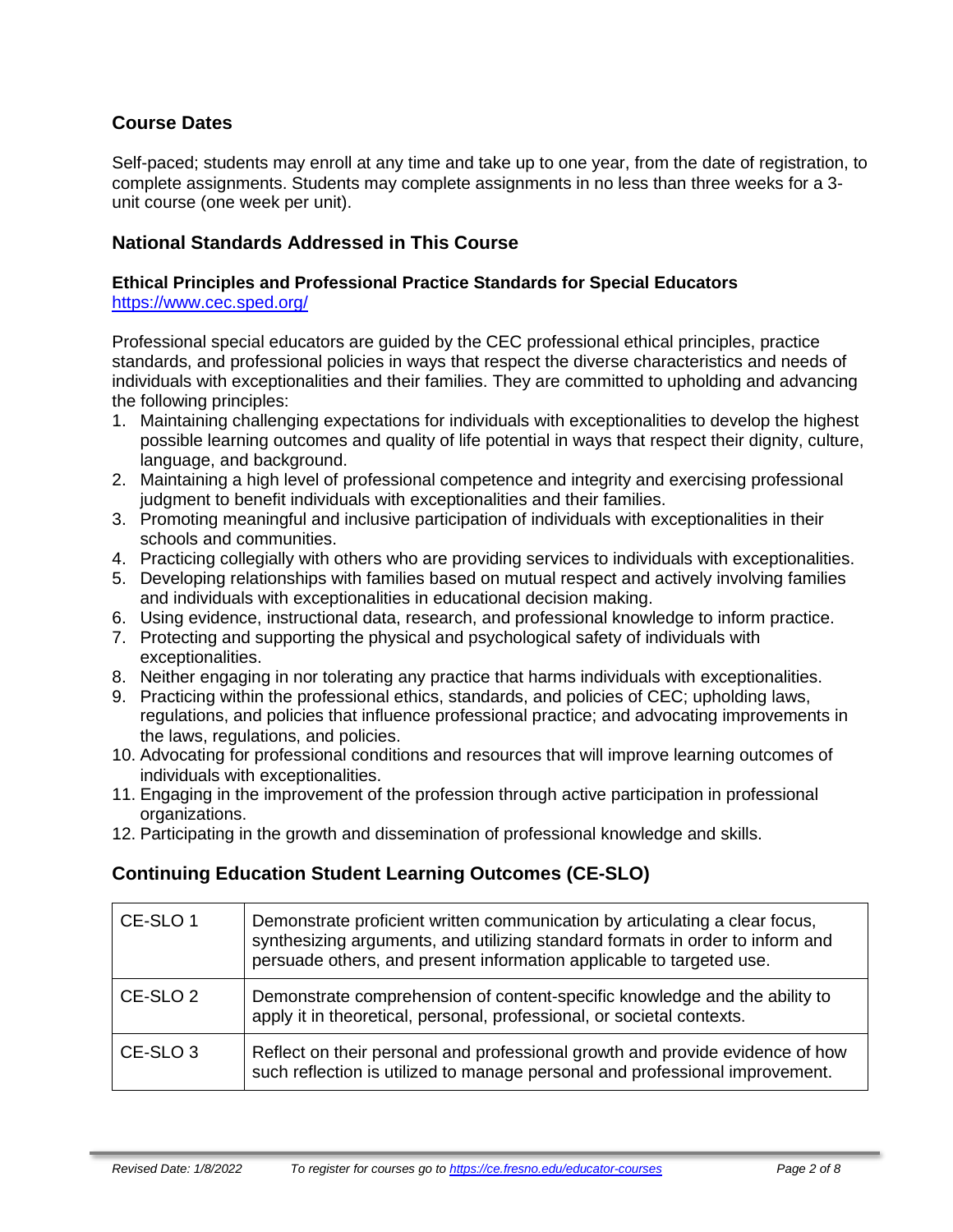| CE-SLO 4 | Apply critical thinking competencies by generating probing questions,<br>recognizing underlying assumptions, interpreting and evaluating relevant<br>information, and applying their understandings to the professional setting.                                           |
|----------|----------------------------------------------------------------------------------------------------------------------------------------------------------------------------------------------------------------------------------------------------------------------------|
| CE-SLO 5 | Reflect on values that inspire high standards of professional and ethical<br>behavior as they pursue excellence in applying new learning to their chosen<br>field.                                                                                                         |
| CE-SLO 6 | Identify information needed in order to fully understand a topic or task, organize<br>that information, identify the best sources of information for a given enquiry,<br>locate and critically evaluate sources, and accurately and effectively share that<br>information. |

# **Course Student Learning Outcomes (C-SLO)**

|    | <b>Student Learning Outcomes for This Course</b><br>By the end of this course student will be able to:                      | <b>National Standards</b><br>Addressed* | <b>CE-SLO</b><br>Addressed** |
|----|-----------------------------------------------------------------------------------------------------------------------------|-----------------------------------------|------------------------------|
|    | 1. Reflect on how introspection empowers<br>professionals and parents to learn values of<br>self and others.                | <b>CEC</b>                              | CE 3, 4, 5                   |
|    | 2. Analyze how cultural assumptions are<br>embedded in daily work as a special<br>education professional.                   | <b>CEC</b>                              | CE 3, 4, 5                   |
|    | 3. Recognize personal interpretations of cultural<br>reciprocity.                                                           | <b>CEC</b>                              | CE 3, 4, 5                   |
|    | 4. Examine the life, values, and beliefs about the<br>cultures studied.                                                     | <b>CEC</b>                              | CE 3, 4, 5                   |
|    | 5. Demonstrate how to negotiate collaboratively<br>to address cultural concerns while adhering to<br>special education law. | <b>CEC</b>                              | CE 3, 4, 5, 6                |
| 6. | Improve creative and critical thinking skills                                                                               | <b>CEC</b>                              | CE <sub>4</sub>              |
| 7. | Describe personal communication styles                                                                                      | <b>CEC</b>                              | CE 1, 2                      |

\* Please refer to the section on **National Standards Addressed in This Course**

\*\* Please refer to the section on **Continuing Education Program Student Learning Outcomes**

### **Topics, Assignments, and Activities**

| <b>Module</b><br><b>Module Title</b> | <b>Module Assignments and Activities</b>    | <b>Points</b><br><b>Possible</b><br>for Each<br><b>Assignment</b> |
|--------------------------------------|---------------------------------------------|-------------------------------------------------------------------|
| Welcome                              | Introduction video                          |                                                                   |
| <b>Module</b>                        | <b>Course Syllabus</b>                      |                                                                   |
|                                      | <b>Introduce Yourself Forum</b>             |                                                                   |
| Module $1 -$                         | Read: People First Language<br>$\bullet$    |                                                                   |
| Special                              | Watch: Why Cultural Diversity Matters       |                                                                   |
| Education                            | <b>Read: Cultural Identity</b><br>$\bullet$ |                                                                   |
|                                      | <b>Read Chapter 1</b>                       |                                                                   |
|                                      | 1.1 Core Values v Mainstream Values         | 25 pts                                                            |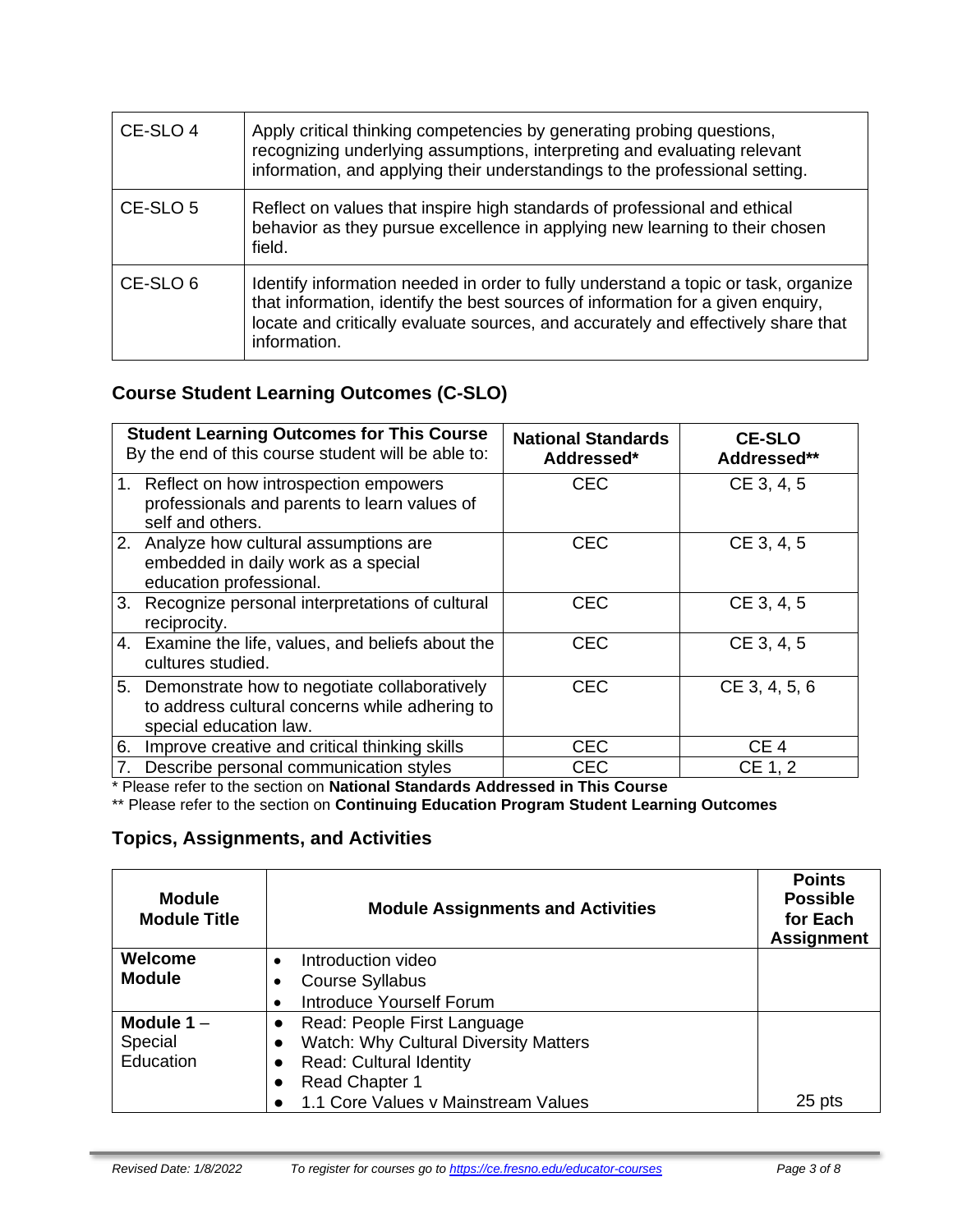| <b>Module</b>            | <b>Module Assignments and Activities</b>                                           | <b>Points</b><br><b>Possible</b> |
|--------------------------|------------------------------------------------------------------------------------|----------------------------------|
| <b>Module Title</b>      |                                                                                    | for Each<br><b>Assignment</b>    |
|                          | 1.2 Universal Truths & Underlying Assumptions<br>$\bullet$                         | 10 pts                           |
|                          | 1.3 What could we learn from special education in other                            | 10 pts                           |
|                          | countries?                                                                         |                                  |
|                          | 1.4 What do we still need to learn?<br>٠                                           | 10 pts                           |
| Module $2 -$<br>Cultural | <b>Read Chapter 2</b><br>$\bullet$<br><b>Watch: Ethnic Videos</b>                  |                                  |
| Reciprocity              | $\bullet$<br>2.1 Ah ha and Oh No Moments<br>$\bullet$                              | 10 pts                           |
|                          | 2.2 Identify Web<br>$\bullet$                                                      | 20 pts                           |
|                          | 2.3 Parent Reflection<br>٠                                                         | 25 pts                           |
| Module $3-$              | <b>Read Chapter 3</b><br>$\bullet$                                                 |                                  |
| Underpinnings            | Explore: IDEA Website<br>$\bullet$                                                 |                                  |
|                          | <b>Reflect: CEC Standards</b><br>$\bullet$                                         |                                  |
|                          | 3.1 Disability as a Phenomenon<br>$\bullet$                                        | 10 pts                           |
|                          | 3.2 Special Education in Other Countries<br>٠                                      | 10 pts                           |
| Module $4-$              | Read Chapter 4<br>$\bullet$                                                        |                                  |
| Language                 | 4.1 Jargon<br>$\bullet$                                                            | 5 pts                            |
|                          | 4.2 Parent Interview<br>$\bullet$                                                  | 25 pts                           |
|                          | 4.3 Explore District Services<br>$\bullet$                                         | 5 pts                            |
|                          | Complete: IRIS Module - Multidisciplinary Teams<br>$\bullet$                       | 25 pts                           |
|                          | 4.4 Equity and Inclusion<br>$\bullet$<br>4.5 Self-view of Disability               | 10 pts                           |
| Module $5-$              | ٠<br><b>Complete: IRIS Diversity Module</b><br>$\bullet$                           |                                  |
| <b>Diversity</b>         | 5.1 Module Reflection<br>$\bullet$                                                 | 10pts                            |
|                          | Activity: Becoming Culturally Responsive<br>$\bullet$                              |                                  |
|                          | <b>Activity: Promoting Family Involvement</b><br>$\bullet$                         |                                  |
|                          | 5.2 Takeaways<br>٠                                                                 | 10 pts                           |
| Module $6-$              | 6.1 What is Parenting?<br>$\bullet$                                                | 10 pts                           |
| Professional             | Read Chapter 5 and Parent Articles from around the World<br>$\bullet$              |                                  |
| Perspectives on          | 6.2 Ethnicities in Your Classroom<br>$\bullet$                                     | 10 pts                           |
| Parenting                | 6.3 "The Other Ways"<br>$\bullet$                                                  | 10 pts                           |
|                          | 6.4 Country Comparisons                                                            | 40 pts                           |
| Module $7 -$             | Read Chapter 6 & 7 and SMART Goals<br>$\bullet$                                    | 10pts                            |
| <b>Goal Setting</b>      | 7.1 Niloufer's Story<br>$\bullet$<br>7.2 Writing Culturally Responsive SMART Goals | 20 pts                           |
| Module $8-$              | $\bullet$<br><b>Read Chapter 8</b>                                                 |                                  |
| Intercultural            | $\bullet$<br>8.1 Your Story<br>$\bullet$                                           | 10 pts                           |
| Space                    | 8.2 Choreographing a Dilemma<br>$\bullet$                                          | 50 pts                           |
|                          | Read Chapter 9 and From Inclusion to Belonging<br>$\bullet$                        |                                  |
|                          | Watch: Respect, Recognition, & Reciprocity<br>$\bullet$                            |                                  |
|                          | 8.3 Building Family-Professional Relationship<br>$\bullet$                         | $100$ pts                        |
| <b>Course Wrap-up</b>    | <b>Final Reflection Forum</b><br>$\bullet$                                         |                                  |
|                          | <b>Course Evaluation</b><br>$\bullet$                                              |                                  |
| Grading and              | <b>Course Completion Checklist</b><br>$\bullet$                                    |                                  |
| Evaluation               | <b>Grade Request / Transcript Request</b>                                          |                                  |
|                          | <b>TOTAL POINTS</b>                                                                | 480 points                       |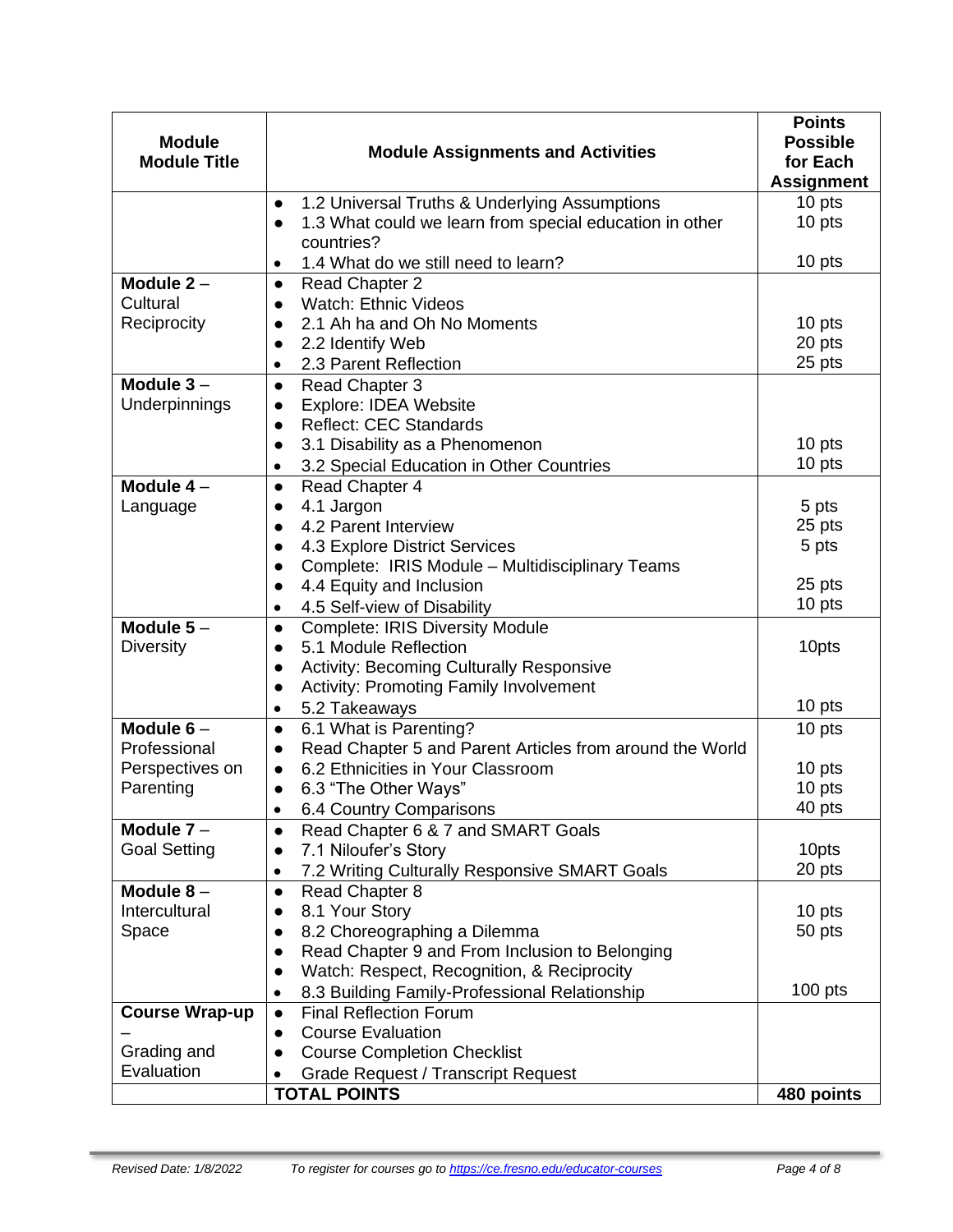# **Grading Policies, Rubrics, and Requirements for Assignments**

## **Grading Policies**

- Assignments will be graded per criteria presented in the course rubrics.
- $A = 90-100\%$  and  $B = 80-89\%$ , (anything below 80% will not receive credit.)
- The discernment between an A or a B letter grade is at the discretion of the instructor based on the quality of work submitted (see course rubrics).
- Coursework falling below a B grade will be returned with further instructions.
- All assignments must be completed to receive a grade and are expected to reflect the quality that teacher-training institutions require of professional educators. If completed assignments do not meet this standard, students will be notified with further instructions from the instructor.

| Grade     | <b>Percent</b> | <b>Description</b> | <b>Rubric</b>                                                                                                                                                                                   |
|-----------|----------------|--------------------|-------------------------------------------------------------------------------------------------------------------------------------------------------------------------------------------------|
| A         | 90-100%        | Excellent          | Meets all course / assignment requirements with<br>significant evidence of subject mastery and<br>demonstration of excellent graduate level<br>professional development scholarship.            |
| В         | 80-89%         | Very Good          | Adequately meets criteria for all course/assignment<br>requirements - demonstrates subject competency<br>with very good graduate level professional<br>development scholarship.                 |
| <b>NC</b> | Below 80%      | Unacceptable       | Does not meet the minimum criteria for all<br>course/assignment requirements and demonstrated<br>little, if any, evidence of acceptable graduate level<br>professional development scholarship. |

#### **Grading Rubrics**

### **Writing Requirements**

- **Superior:** Writing is clear, succinct, and reflects graduate level expectations. Clearly addresses all parts of the writing task. Maintains a consistent point of view and organizational structure. Includes relevant facts, details, and explanations.
- **Standard:** Writing is acceptable with very few mistakes in grammar and spelling. Addresses most parts of the writing task. Maintains a mostly consistent point of view and organizational structure. Includes mostly relevant facts, details, and explanations.
- **Sub-standard:** Writing contains noticeable mistakes in grammar and spelling. Does not address all parts of the writing task. Lacks a consistent point of view and organizational structure. May include marginally relevant facts, details, and explanations.

### **Lesson Plan Requirements**

- **Superior:** Instructional goals and objectives clearly stated. Instructional strategies appropriate for learning outcome(s). Method for assessing student learning and evaluating instruction is clearly delineated and authentic. All materials necessary for student and teacher to complete lesson clearly listed.
- **Standard:** Instructional goals and objectives are stated but are not easy to understand. Some instructional strategies are appropriate for learning outcome(s). Method for assessing student learning and evaluating instruction is present. Most materials necessary for student and teacher to complete lesson are listed.
- **Sub-standard:** Instructional goals and objectives are not stated. Learners cannot tell what is expected of them. Instructional strategies are missing or strategies used are inappropriate.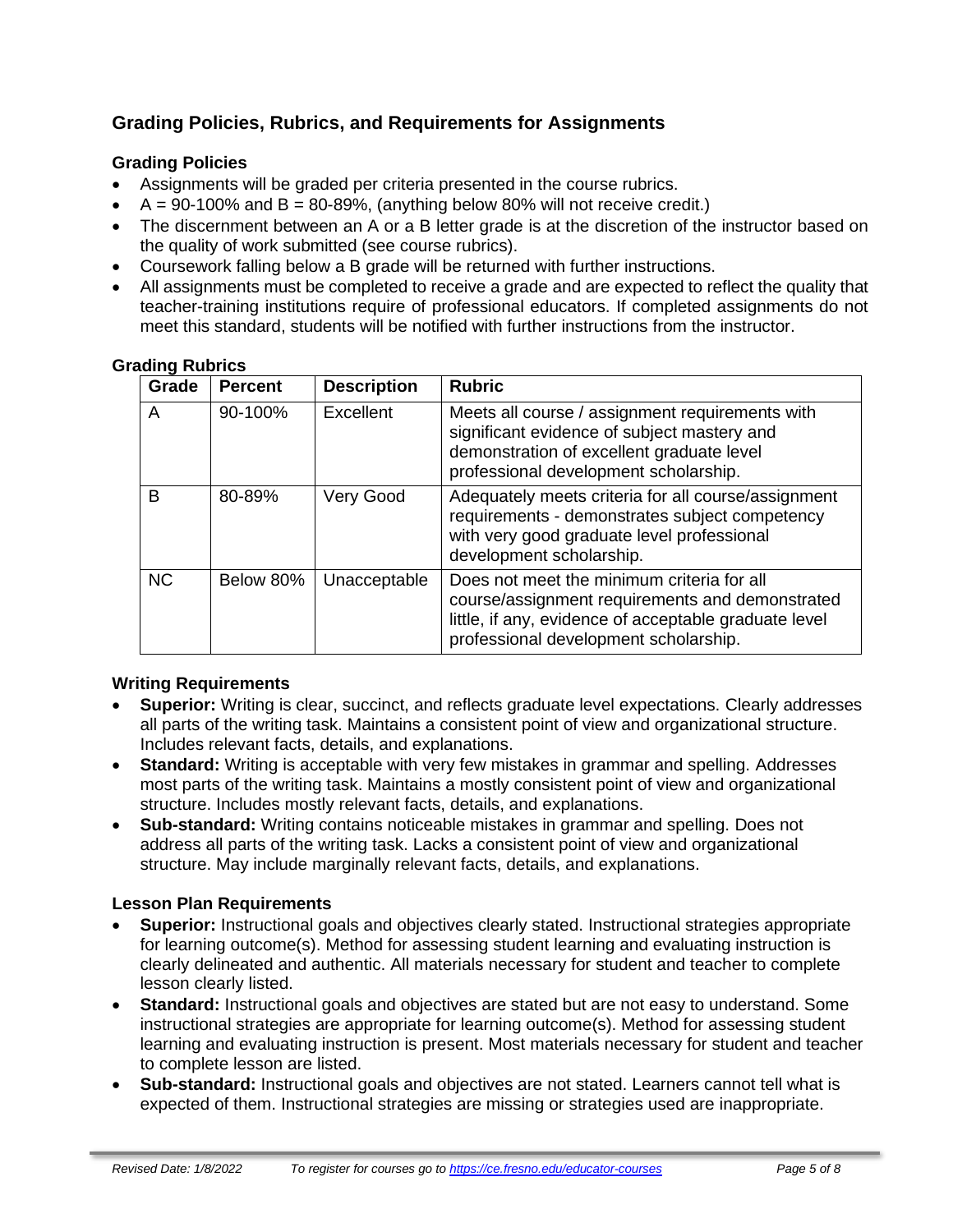Method for assessing student learning and evaluating instruction is missing. Materials necessary for student and teacher to complete lesson are missing.

## **Instructor/Student Contact Information**

Throughout the course participants will be communicating with the instructor and their classmates on a regular basis using asynchronous discussion forums. Students are provided with instructor contact information in the event they want to make email or phone contact. In addition, students are encouraged to email or phone the instructor at any time. Students will also receive feedback on the required assignments as they are submitted.

## **Forums**

Participation is an important expectation of this course and all online courses. Online discussions promote reflection and analysis while allowing students to appreciate and evaluate positions that others express. While students may not be engaging with the same students throughout this course, they will be expected to offer comments, questions, and replies to the discussion question whenever possible. The faculty role in the discussion forum is that of an observer and facilitator.

### **Coursework Hours**

Based on the Carnegie Unit standard, a unit of graduate credit measures academic credit based on the number of hours the student is engaged in learning. This includes all time spent on the course: reading the textbook, watching videos, listening to audio lessons, researching topics, writing papers, creating projects, developing lesson plans, posting to discussion boards, etc. Coursework offered for FPU Continuing Education graduate credit adheres to 45 hours per semester unit for the 900-level courses. Therefore, a student will spend approximately 135 hours on a typical 3-unit course.

### **Services for Students with Disabilities**

Students with disabilities are eligible for reasonable accommodations in their academic work in all classes. In order to receive assistance, the student with a disability must provide the Academic Support Center with documentation, which describes the specific disability. The documentation must be from a qualified professional in the area of the disability (i.e. psychologist, physician or educational diagnostician). Students with disabilities should contact the Academic Support Center to discuss academic and other needs as soon as they are diagnosed with a disability. Once documentation is on file, arrangements for reasonable accommodations can be made. For more information and for downloadable forms, please go to [https://www.fresno.edu/students/academic](https://www.fresno.edu/students/academic-support/services-students-disabilities)[support/services-students-disabilities.](https://www.fresno.edu/students/academic-support/services-students-disabilities)

# **Plagiarism and Academic Honesty**

All people participating in the educational process at Fresno Pacific University are expected to pursue honesty and integrity in all aspects of their academic work. Academic dishonesty, including plagiarism, will be handled per the procedures set forth in the Fresno Pacific University Catalogue and Handbook - <https://handbook.fresno.edu/graduate/academic-policies>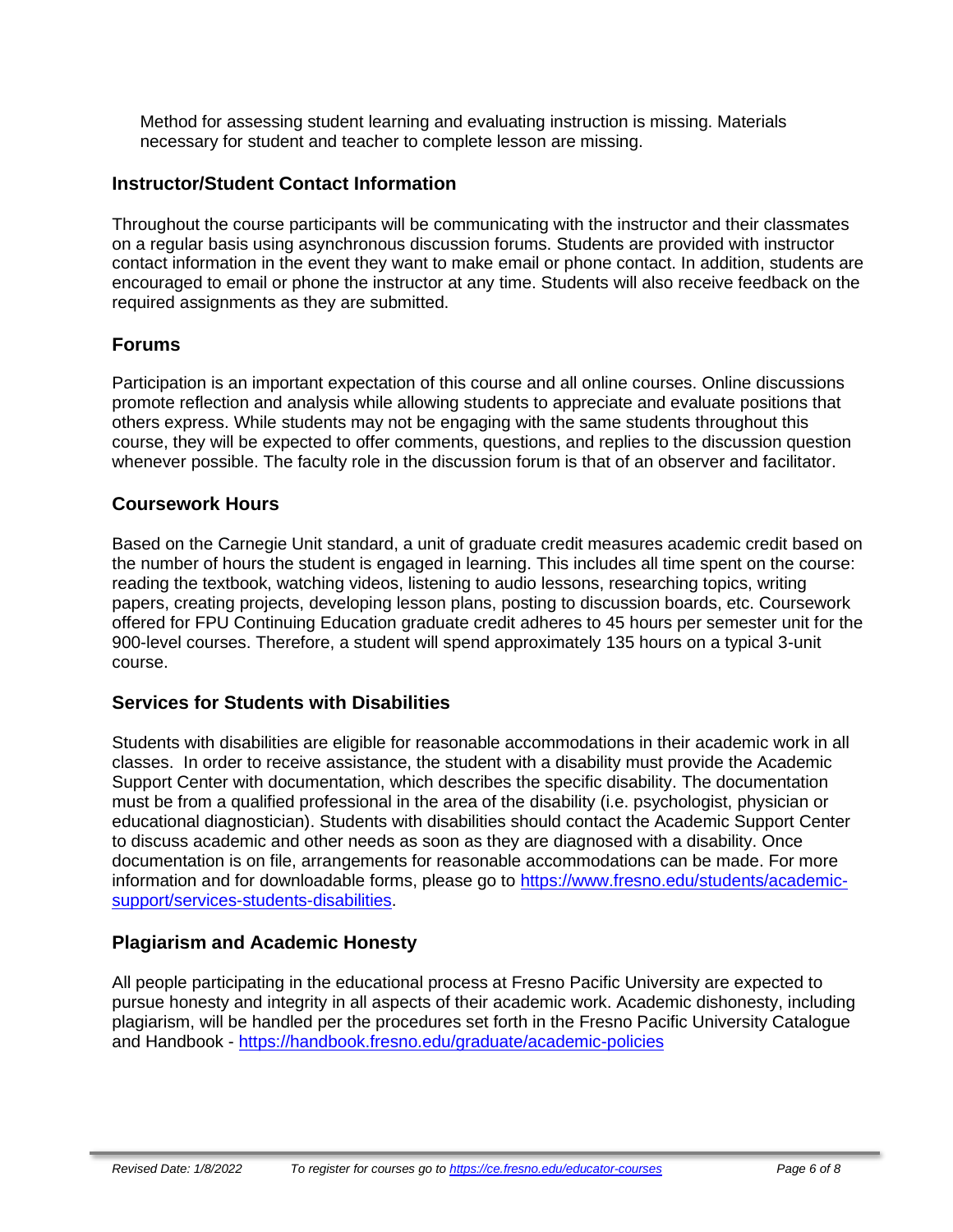## **Technology Requirements**

To successfully complete the course requirements, course participants will need Internet access, can send and receive email, know how to manage simple files in a word processing program, and have a basic understanding of the Internet. Please remember that the instructor is not able to offer technical support. If you need technical support, please contact your Internet Service Provider.

**Moodle:** This course will be delivered totally online. Moodle is a learning management system that provides students access to online resources, documents, graded assignments, quizzes, discussion forums, etc. Moodle is easy to learn and has a friendly user interface. To learn more about Moodle, go to [https://docs.moodle.org/33/en/Student\\_FAQ.](https://docs.moodle.org/33/en/Student_FAQ) There are also some student tutorials on the Center for Online Learning website at Fresno Pacific University - [https://col.fresno.edu/student.](https://col.fresno.edu/student)

**Moodle Site Login and Passwords:** Students will need to have internet access to log onto [https://ce-connect.fresno.edu.](https://ce-connect.fresno.edu/) The username and password numbers for Moodle access will be sent to you by the university using the email address you submitted at the time of registration. The instructor will then contact you with a welcome communication. If you need help with your username and password recovery, please contact the Continuing Education office at (800) 372- 5505 or (559) 453-2000 during regular office hours - Mon-Fri 8:00 am to 5:00 pm. or email them at [prof.dev@fresno.edu.](mailto:prof.dev@fresno.edu)

**Getting Help with Moodle:** If you need help with Moodle, please contact the Center for Online Learning (COL), by telephone or the website. Help by phone (559) 453-3460 is available Mon-Thurs 8:00 am to 8:00 pm and on Fridays from 8:00 am to 5:00 pm, or by filling out a "Request Services" form at [https://col.fresno.edu/contact/request-services.](https://col.fresno.edu/contact/request-services) Please identify that you are with the "School = Continuing Education".

### **Final Course Grade and Transcripts**

When all work for the course has been completed, students will need to logon to the Continuing Education website [\(https://ce.fresno.edu/my-account\)](https://ce.fresno.edu/my-account) and "Request Final Grade". Once the instructor receives the requests and submits the grade online, students may log back in to view their Final Grade Report or order transcripts online. Please allow at least two weeks for the final grade to be posted. For more information, see the Continuing Education Policies and Procedures at [https://ce.fresno.edu/ce-policies-and-procedures.](https://ce.fresno.edu/ce-policies-and-procedures)

#### **University Policies and Procedures**

Students are responsible for becoming familiar with the information presented in the Academic Catalog and for knowing and observing all policies and procedures related to their participation in the university community. A summary of university policies may be found on the university website at [https://www.fresno.edu/students/registrars-office/academic-catalogs.](https://www.fresno.edu/students/registrars-office/academic-catalogs)

#### **Fresno Pacific University Student Learning Outcomes (FPU-SLO)**

| l FPU-SLO 1 | Student Learning Outcomes Oral Communication: Students will exhibit            |
|-------------|--------------------------------------------------------------------------------|
|             | clear, engaging, and confident oral communication $-$ in both individual and   |
|             | group settings – and will critically evaluate content and delivery components. |